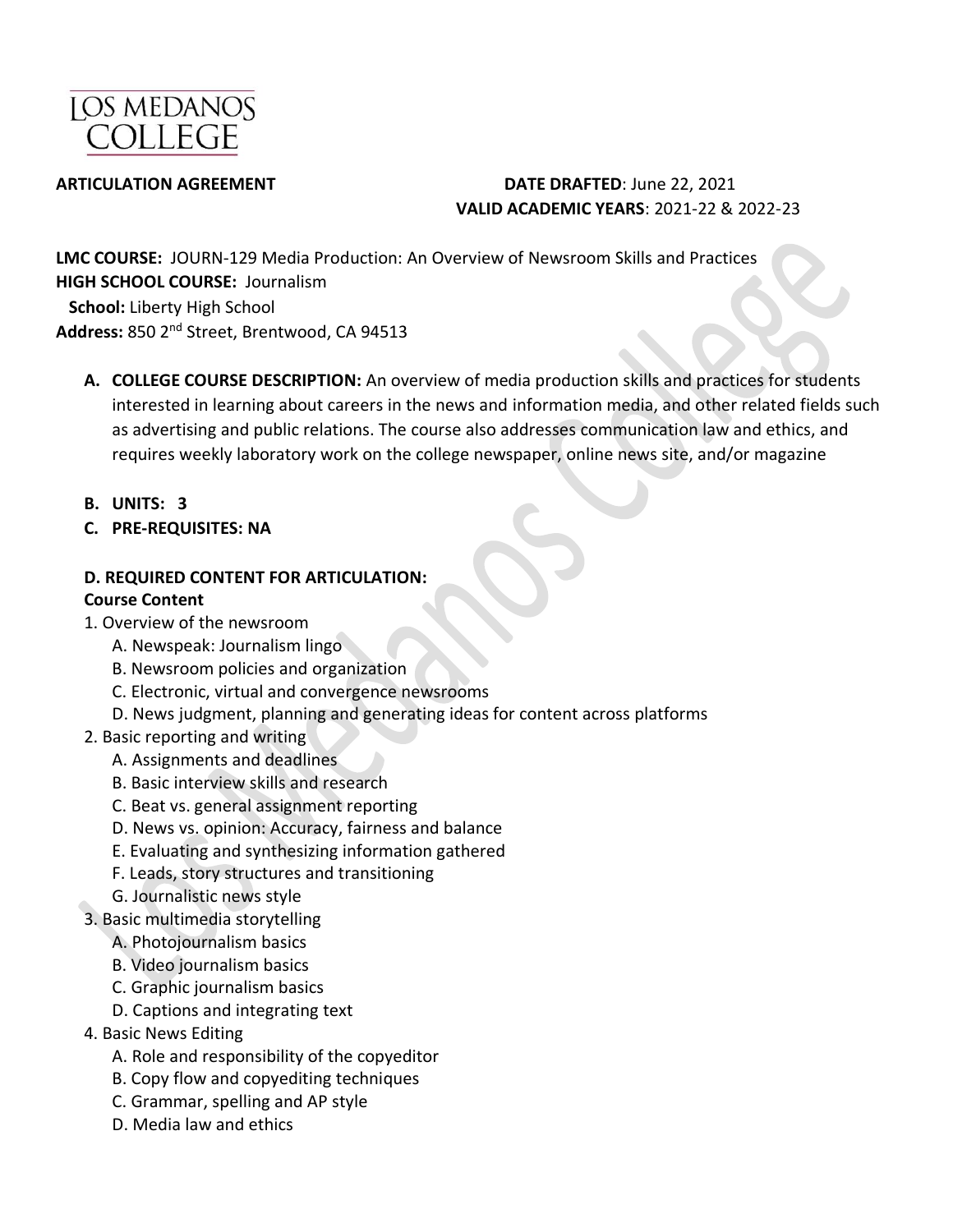#### 5. Basic News Design

- A. Visual presentation of news judgment
- B. Integration of words and images
- C. Handling copy
- D. Typography and type specification
- E. Principles of modular design in print and/or online
- F. Desktop publishing and use of industry-preferred graphic tools on the computer
- 6. Planning for a career in the media
	- A. Media careers and pathways
	- B. Building a basic string book (publication portfolio) physical or online
		- a. A compilation of 10-12 journalism examples, including published work, physical or online
		- b. Write a portfolio self-evaluation/reflection

#### **Quarter One:**

- The history of early American newspapers/media
- 1<sup>st</sup> Amendment
- Sedition/Espionage Acts
- Yellow Journalism
- Muckraking/Newsies
- Functions of the media
- Ethics of journalism
- News judgment: what is news? How do you know?
- Generating story ideas
- Gathering relevant sources
- Interviewing skills

#### **Quarter Two:**

- Paraphrasing quotations
- Attribution verbs, punctuating quotations
- Writing quality leads
- Effective transitions within articles
- News writing: inverted pyramid style
- Active/passive voice
- Sexist language
- Writing effective headlines
- Feature writing

### *\*The Lion's Roar Issue #1 written and produced during Quarter Two*

### **Quarter Three:**

- Sports writing: pre-game stories and sports features
- Photo composition, rule of 3rds, leading lines
- Writing effective photo captions
- Functions of photos
- Promoting a business using National Scholastic Journalism Week
- Writing editorials-must submit to the Brentwood Press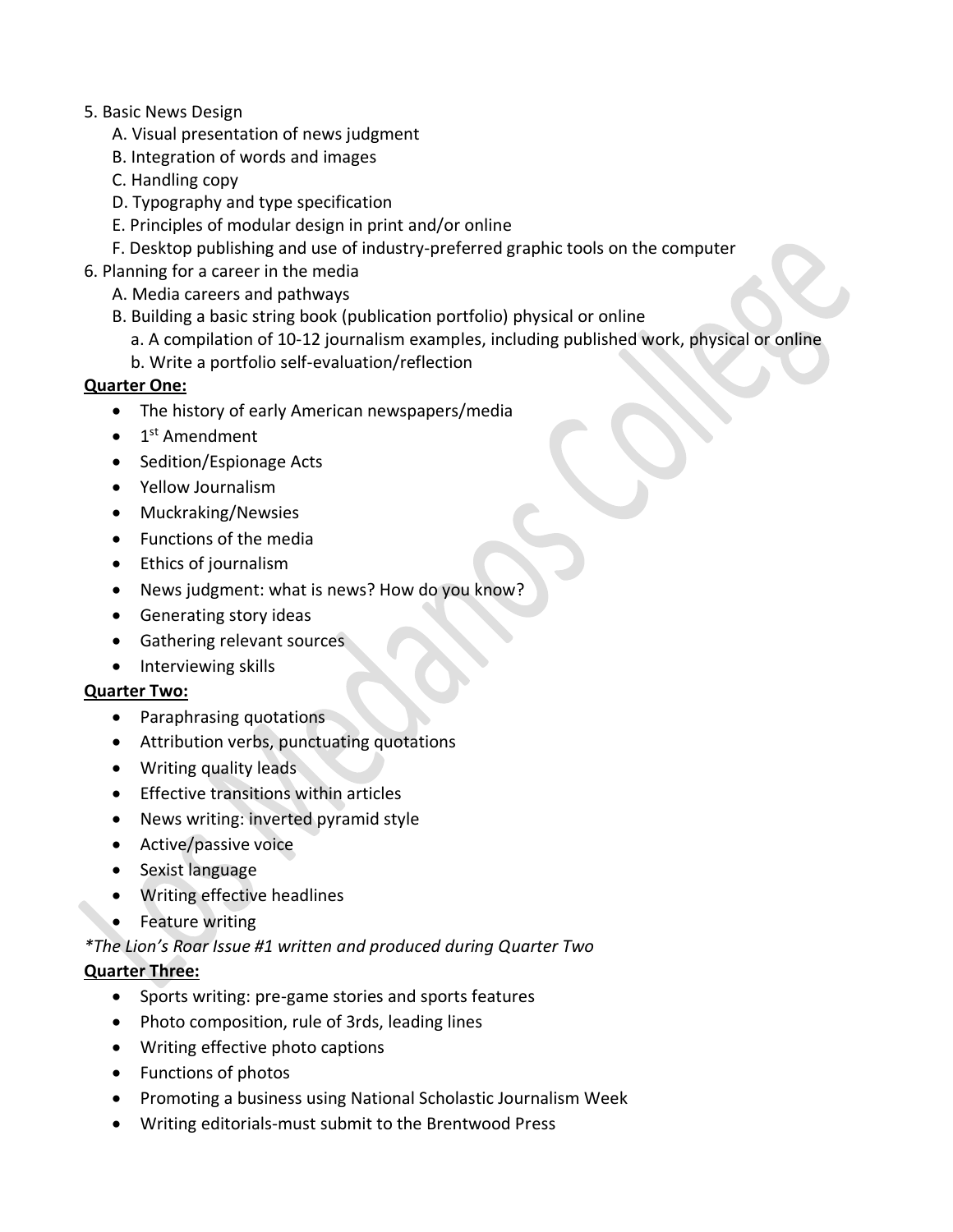- Persuasive techniques
- Creating an editorial policy

### *\*The Lion's Roar Issue #2 written and produced during Quarter Three*

#### **Quarter Four:**

- Using a dummy page for layout
- Impact of font sizes and styles
- Principles of layout and design: balance, dominance, etc.
- Creating your portfolio: personal statements, resumes, displaying your work appropriately
- Presenting your portfolio during an "interview" panel

#### *\*The Lion's Roar Issues #3 and #4 written and produced during Quarter Four*

### **D. REQUIRED COMPETENCIES (PERFORMANCE OBJECTIVES) FOR ARTICULATION:**

Students will:

- 1) Describe reasons mass communication is important to modern society.
- 2) Distinguish between and use the various styles of journalistic writing.
- 3) Develop the ability to gather news by interview, observation, and research.
- 4) Learn the basics of page design and layout.
- 5) Develop an appreciation for the rights and responsibilities of a student publication.
- 6) Reinforce writing and editing skills.
- 7) Produce the school newspaper.

#### **F. METHODS FOR END OF COURSE ASSESSMENT:**

- Classroom participation and effort
- Mastery of skills and quality of work
- Completion of assignments/portfolio
- Individual and group projects, including copy editing sessions, critique of layout, and photography
- Tests and quizzes
- Punctuality and attendance

Credit by exam: Students must receive a grade of "B" or better on the final exam procedure and in the overall high school class to be eligible for college credit.

#### **E. TEXTBOOKS OR OTHER SUPPORTING MATERIALS**

Journalism Today, McGraw-Hill, 2006

### **F. PROCEDURES AND/OR CRITERIA FOR COURSE ARTICULATION:**

- 1. Complete the ROP Journalism course at Liberty High School with a grade of "B" or better.
- 2. Building a basic string book (publication portfolio) physical or online
- 3. A compilation of 10-12 journalism examples, including published work, physical or online
- 4. Write a portfolio self-evaluation/reflection
- 5. Be recommended for credit by the high school teacher.
- 6. Apply for admission at Los Medanos College.
- 7. Register for CATEMA for electronic recommendation of college credit **within the academic year in which credit was earned.**
- 8. Upon completion of the above, the student will receive on his/her LMC and CCCCD (California Community College District) transcript the units of credit for LMC's JOURN-129 course.
- 9. College transcripts will reflect the **FINAL EXAM GRADE** earned and will be notated as \*Credit by Exam.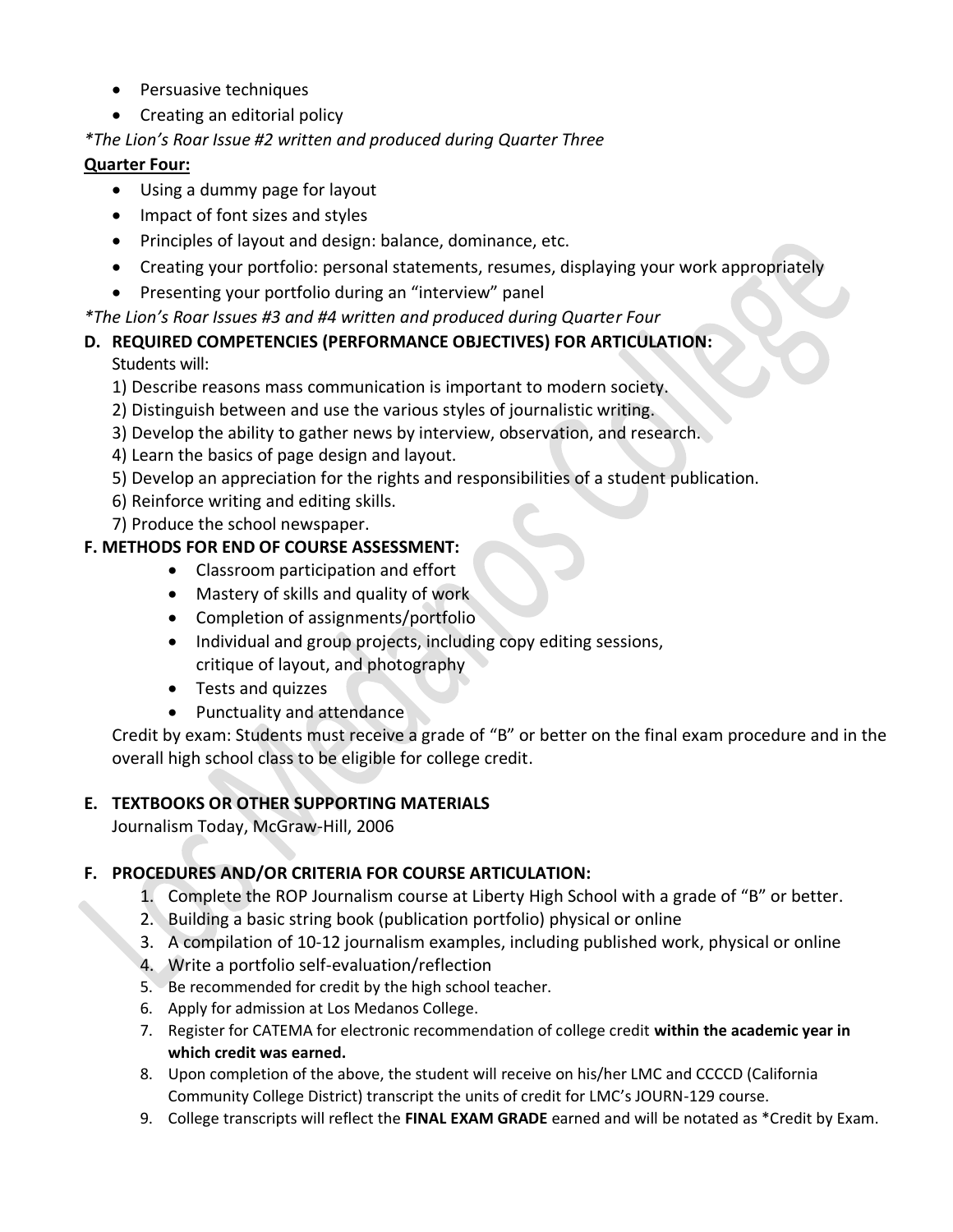

#### **ARTICULATION AGREEMENT** DATE DRAFTED: June 22, 2021 **VALID ACADEMIC YEARS**: 2021-22 & 2022-23

**LMC COURSE:** JOURN-129 Media Production: An Overview of Newsroom Skills and Practices **HIGH SCHOOL COURSE:** ROP Journalism  **School:** Liberty High School **Address:** 850 2nd Street, Brentwood, CA 94513

[\\_\\_\\_\\_\\_\\_\\_\\_\\_\\_\\_\\_\\_\\_\\_\\_\\_\\_\\_\\_\\_\\_\\_\\_\\_\\_\\_\\_\\_\\_\\_\\_\\_\\_\\_\\_\\_\\_\\_\\_](https://lmck-12partnership.na2.echosign.com/verifier?tx=CBJCHBCAABAASPJh_iIG4gG3J9llbtbpQ3P0NzNCC5dk)\_\_\_\_\_\_ Natalie Hannum (Jun 27, 2021 14:28 PDT) Natalie Hannum

Natalie Hannum Date LMC Vice President of Instruction

Nikki Moultrie (Jun 23, 2021 08:54 PDT)  $:54$  PDT) Nikki Moultrie

Nikki Moultrie **Date** LMC Dean of Career Education & Social Sciences

[\\_\\_\\_\\_\\_\\_\\_\\_\\_\\_\\_\\_\\_\\_\\_\\_\\_\\_\\_\\_\\_\\_\\_\\_\\_\\_\\_\\_\\_\\_\\_\\_\\_\\_\\_\\_\\_\\_\\_](https://lmck-12partnership.na2.echosign.com/verifier?tx=CBJCHBCAABAASPJh_iIG4gG3J9llbtbpQ3P0NzNCC5dk)\_\_\_\_\_\_\_ Cindy McGrath (Jun 23, 2021 08:39 PDT) Cindy McGrath

Cindy McGrath Date LMC Journalism Department Co-Chair

### **COLLEGE SIGNATURES HIGH SCHOOL/ROP/DISTRICT SIGNATURES**

 $\nu$  Uckaby (Jun 28, 2021 12:01 PM Pa HUckaby

Efa Huckaby Date Principal, Liberty High School

 $P/1$ 2021 17:54 PDT) [\\_\\_\\_\\_\\_\\_\\_\\_\\_\\_\\_\\_\\_\\_\\_\\_\\_\\_\\_\\_\\_\\_\\_\\_\\_\\_\\_\\_\\_\\_\\_\\_\\_\\_\\_\\_\\_\\_\\_](https://lmck-12partnership.na2.echosign.com/verifier?tx=CBJCHBCAABAASPJh_iIG4gG3J9llbtbpQ3P0NzNCC5dk)\_\_\_\_\_\_\_

Erik Faulkner Date LUHSD Asst. Superintendent, Educational Services [\\_\\_\\_\\_\\_\\_\\_\\_\\_\\_\\_\\_\\_\\_\\_\\_\\_\\_\\_\\_\\_\\_\\_\\_\\_\\_\\_\\_\\_\\_\\_\\_\\_\\_\\_\\_\\_\\_\\_](https://na2.documents.adobe.com/verifier?tx=CBJCHBCAABAASPJh_iIG4gG3J9llbtbpQ3P0NzNCC5dk)\_\_\_\_\_\_\_ 2021 14:47 PDT) kristina busch

Kristina Busch Date Faculty, Liberty High School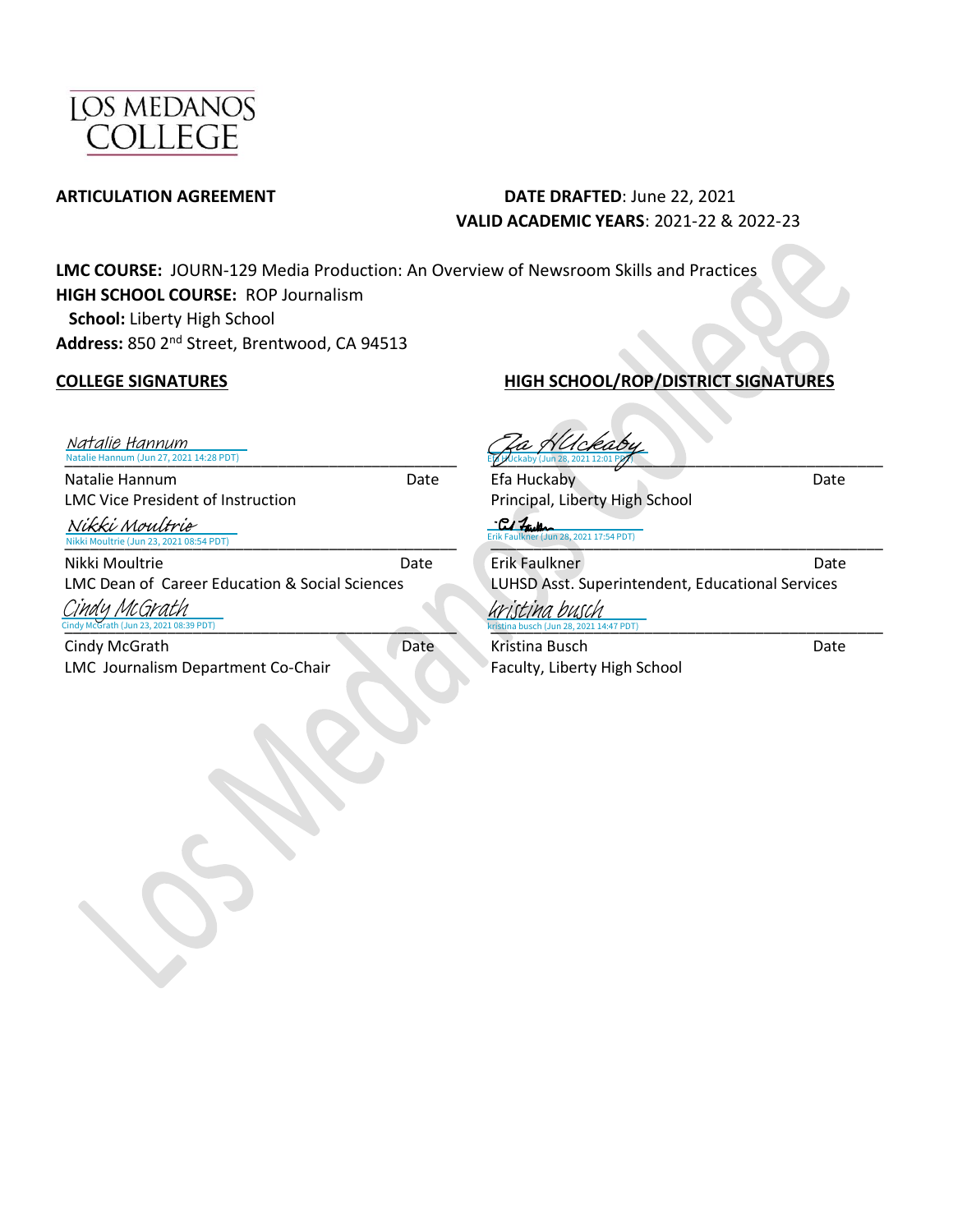# JOURN-129\_LHS\_FA21-SP23

Final Audit Report 2021-06-29

| Created:        | 2021-06-22                                   |
|-----------------|----------------------------------------------|
| By:             | Colleen Grim (cgrim@losmedanos.edu)          |
| Status:         | Signed                                       |
| Transaction ID: | CBJCHBCAABAASPJh_iIG4gG3J9llbtbpQ3P0NzNCC5dk |

## "JOURN-129\_LHS\_FA21-SP23" History

- **D** Document created by Colleen Grim (cgrim@losmedanos.edu) 2021-06-22 - 3:45:18 PM GMT
- Document emailed to Cindy McGrath (cmcgrath@losmedanos.edu) for signature 2021-06-22 - 3:46:42 PM GMT
- **Email viewed by Cindy McGrath (cmcgrath@losmedanos.edu)** 2021-06-23 - 3:22:51 PM GMT- IP address: 104.47.70.126
- $\mathcal{O}_0$  Document e-signed by Cindy McGrath (cmcgrath@losmedanos.edu) Signature Date: 2021-06-23 - 3:39:38 PM GMT - Time Source: server- IP address: 67.174.209.124
- **E**. Document emailed to Nikki Moultrie (nmoultrie@losmedanos.edu) for signature 2021-06-23 - 3:39:40 PM GMT
- **Email viewed by Nikki Moultrie (nmoultrie@losmedanos.edu)** 2021-06-23 - 3:54:22 PM GMT- IP address: 104.47.58.126
- $\mathscr{O}_0$  Document e-signed by Nikki Moultrie (nmoultrie@losmedanos.edu) Signature Date: 2021-06-23 - 3:54:48 PM GMT - Time Source: server- IP address: 73.92.24.205
- Document emailed to Natalie Hannum (nhannum@losmedanos.edu) for signature 2021-06-23 - 3:54:49 PM GMT
- **Email viewed by Natalie Hannum (nhannum@losmedanos.edu)** 2021-06-27 - 9:28:22 PM GMT- IP address: 104.47.55.126
- $\mathscr{O}_\blacksquare$  Document e-signed by Natalie Hannum (nhannum@losmedanos.edu) Signature Date: 2021-06-27 - 9:28:43 PM GMT - Time Source: server- IP address: 99.4.124.154
- $\mathbb{E}$  Document emailed to Efa HUckaby (huckabye@luhsd.net) for signature 2021-06-27 - 9:28:45 PM GMT

**IOS MEDANOS COLLEGE** 

POWERED BY Adobe Sign